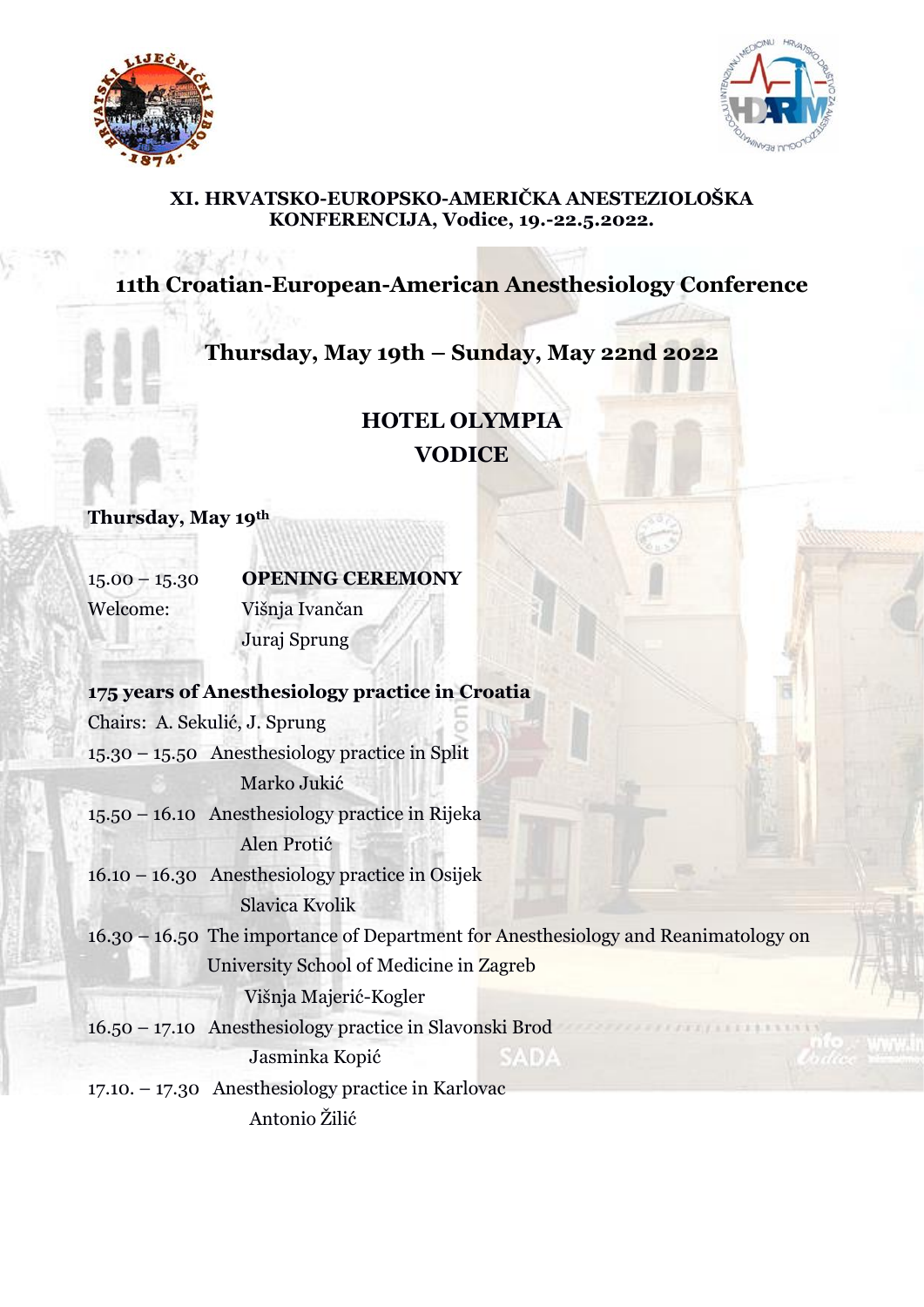



17.30 – 17.50 Anesthesiology practice in Koprivnica Marko Lukanec 17.50 – 18.10 Pediatric Cardiac Anesthesia in UHC Zagreb Željko Čolak 18.10 – 18.30 Neuroanesthesia through century Tamara Murselović

19.00 – 21.00 Welcome coctail

**Friday, May 20th**

Chairs: R. Janković, Ž. Čolak

| $8.00 - 8.30$   | Neuroanes the sia and intraoperative neurophysiological monitoring   |
|-----------------|----------------------------------------------------------------------|
|                 | Jurica Bajić                                                         |
| $8.30 - 9.00$   | Perioperative management of patients undergoing brain surgery        |
|                 | Federico Billota                                                     |
| $9.00 - 9.30$   | Monitoring for pediatric cardiac anesthesia with an emphasis on NIRS |
|                 | <b>Eckehard Stuth</b>                                                |
| $9.30 - 10.00$  | Basic TEE examination for anesthesiologists                          |
|                 | Mirko Krolo                                                          |
| $10.00 - 10.30$ | Monitoring during anesthesia                                         |
|                 | Radmilo Janković                                                     |
| $10.30 - 11.00$ | Methods for hemodynamic monitoring during anesthesia                 |
|                 | Ecaterina Scarlatescu                                                |
|                 | 2222233333333333333333                                               |
| $11.00 - 11.30$ | Coffee break<br>SADA                                                 |
|                 |                                                                      |
| $11.30 - 12.00$ | <b>Satellite Symposium Braun:</b>                                    |
|                 | Nutritional support in severe trauma patients                        |
|                 | Jasminka Kopić                                                       |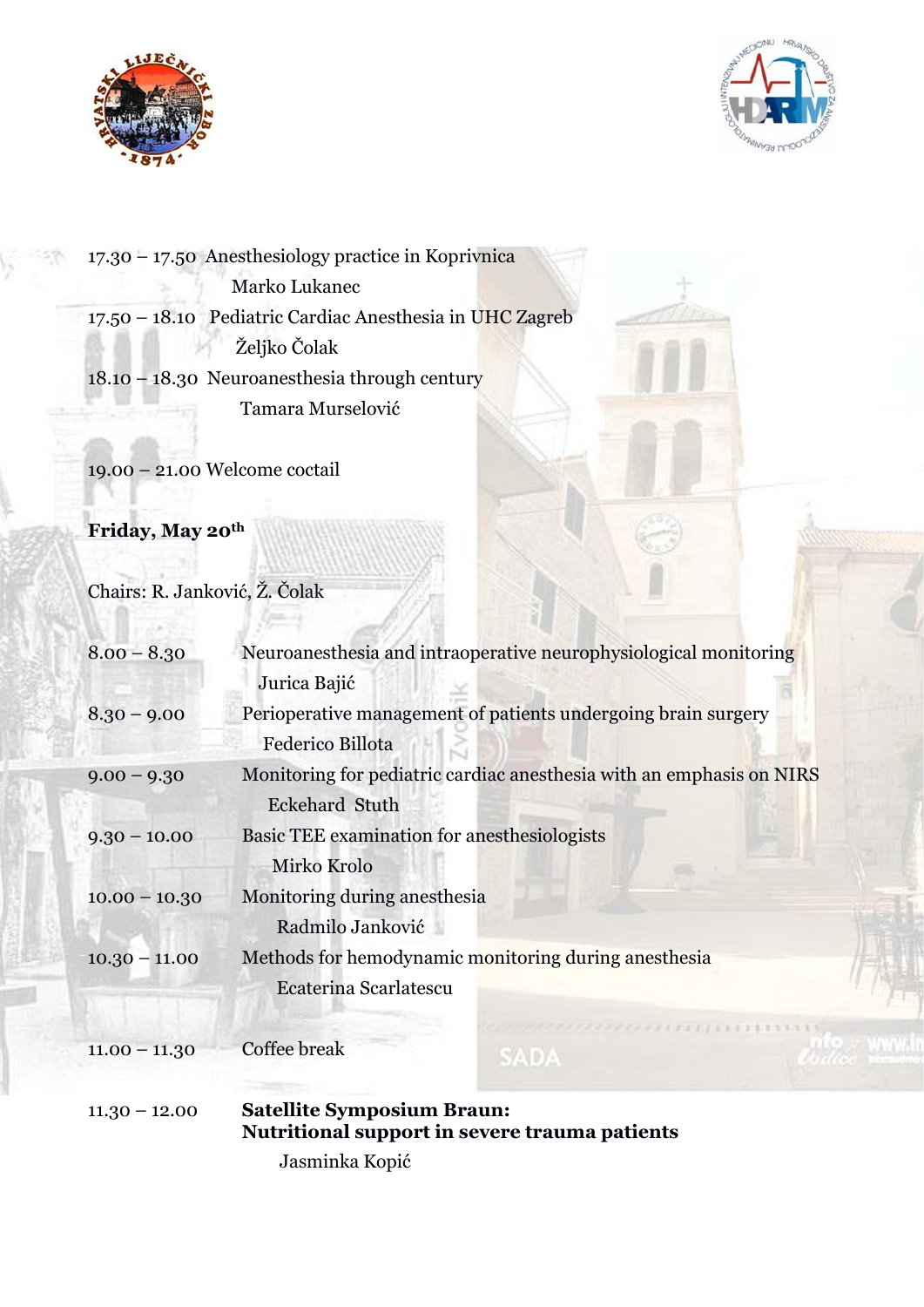



Chairs: F. Billota, V. Ivančan

|                             | $12.00 - 12.30$ Perioperative hypotension and outcome: does it matter?                                                                                            |
|-----------------------------|-------------------------------------------------------------------------------------------------------------------------------------------------------------------|
|                             | <b>Stefan De Hert</b>                                                                                                                                             |
|                             | 12.30 - 13.00 Tracheal intubation in critically ill patients: focus on hemodynamics                                                                               |
|                             | <b>Vincenzo Russotto</b>                                                                                                                                          |
|                             | $13.00 - 13.30$ Anesthesia in minimal requirement                                                                                                                 |
|                             | Božidar Duplančić                                                                                                                                                 |
|                             |                                                                                                                                                                   |
| $13.30 - 14.30$             | Lunch                                                                                                                                                             |
|                             |                                                                                                                                                                   |
| $14.30 - 15.30$             | <b>Satellite Symposium MSD:</b>                                                                                                                                   |
|                             | <b>Treatments of patients in ICU- News and Recommendations</b>                                                                                                    |
|                             | <b>Robert Baronica</b>                                                                                                                                            |
|                             | Suzana Mimica Matanović                                                                                                                                           |
|                             | Mladen Ivanovski                                                                                                                                                  |
|                             | <b>LVonil</b><br>Božidar Duplančić                                                                                                                                |
|                             |                                                                                                                                                                   |
| Chairs: A. Protić, M. Milić |                                                                                                                                                                   |
|                             |                                                                                                                                                                   |
| $15.30 - 15.50$             | Combined lung ultrasound and bedside echocardiography – important<br>tool for diagnosis and management of cardiorespiratory failure in<br>critically ill patients |
|                             | <b>Robert Baronica</b>                                                                                                                                            |
| $15.50 - 16.10$             | Contemporary invasive perioperative neuromonitoring                                                                                                               |
|                             | Igor Virag                                                                                                                                                        |
| $16.10 - 16.30$             | Monitoring of SC perfusion, ischemia and reperfusion with NIRS in<br>open thoracoabdominal aneurysm repair surgery: standard in<br>monitoring?<br><b>SADA</b>     |
|                             | Ivan Šitum                                                                                                                                                        |
| $16.30 - 16.50$             | Airway management: where we are today?                                                                                                                            |
|                             | Morena Milić                                                                                                                                                      |
| $16.50 - 17.10$             | Importance of Capnography in airway management                                                                                                                    |
|                             | Anita Visković                                                                                                                                                    |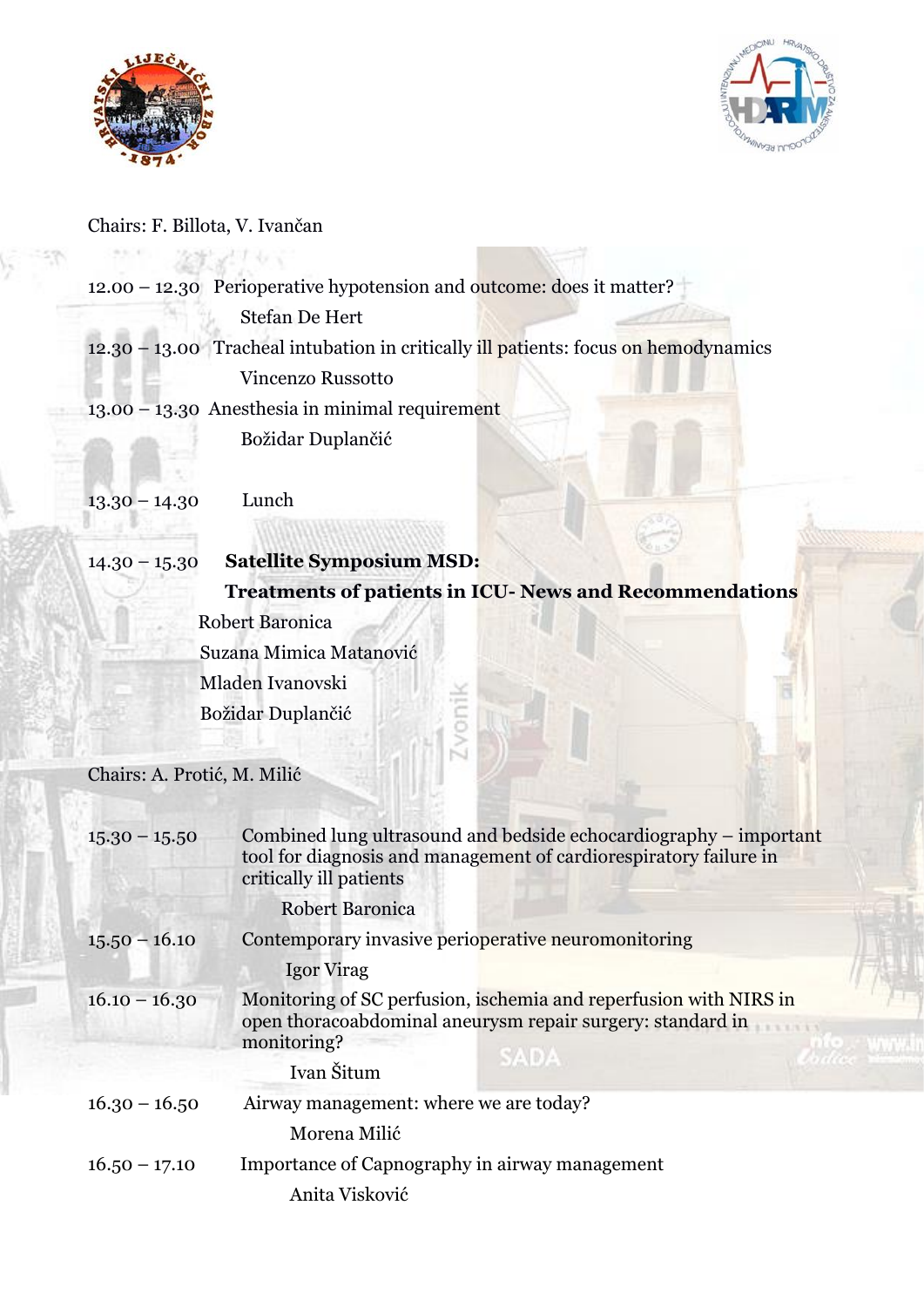



# Višnja Ikić 17.30 – 18.00 Coffe break 18.00 – 19.00 **WORKSHOP – KARDIAN d.o.o. – MALA DVORANA ATENA Mindray A9 – All – round safety in anesthesia Saturday, May 21st** Chairs: M. Zdravković, S. Kvolik 8.00 –8.30 Anesthetic consideration for Adult Congenital Heart Disease Eckehard Stuth 8.30 – 9.00 Discuss the current evidence on best practices for communication, teamwork and daily rounding in the ICU Alexander Niven 9.00 – 9.30 Challenges in future developments of anesthesia, intensive care and pain management Marko Zdravković 9.30 – 10.00 Respiratory management – best intraoperative strategies to prevent pulmonary Cx Juraj Sprung 10.00 – 10.30 Second Pillar in PBM Jens Meier 10.30 – 11.00 Bispectral index monitoring in total intravenous anesthesia Emanuel Borović 11.00 - 11.30 Coffe Break

17.10 – 17.30 Perioperative delirium monitoring: current guidelines and future

perspective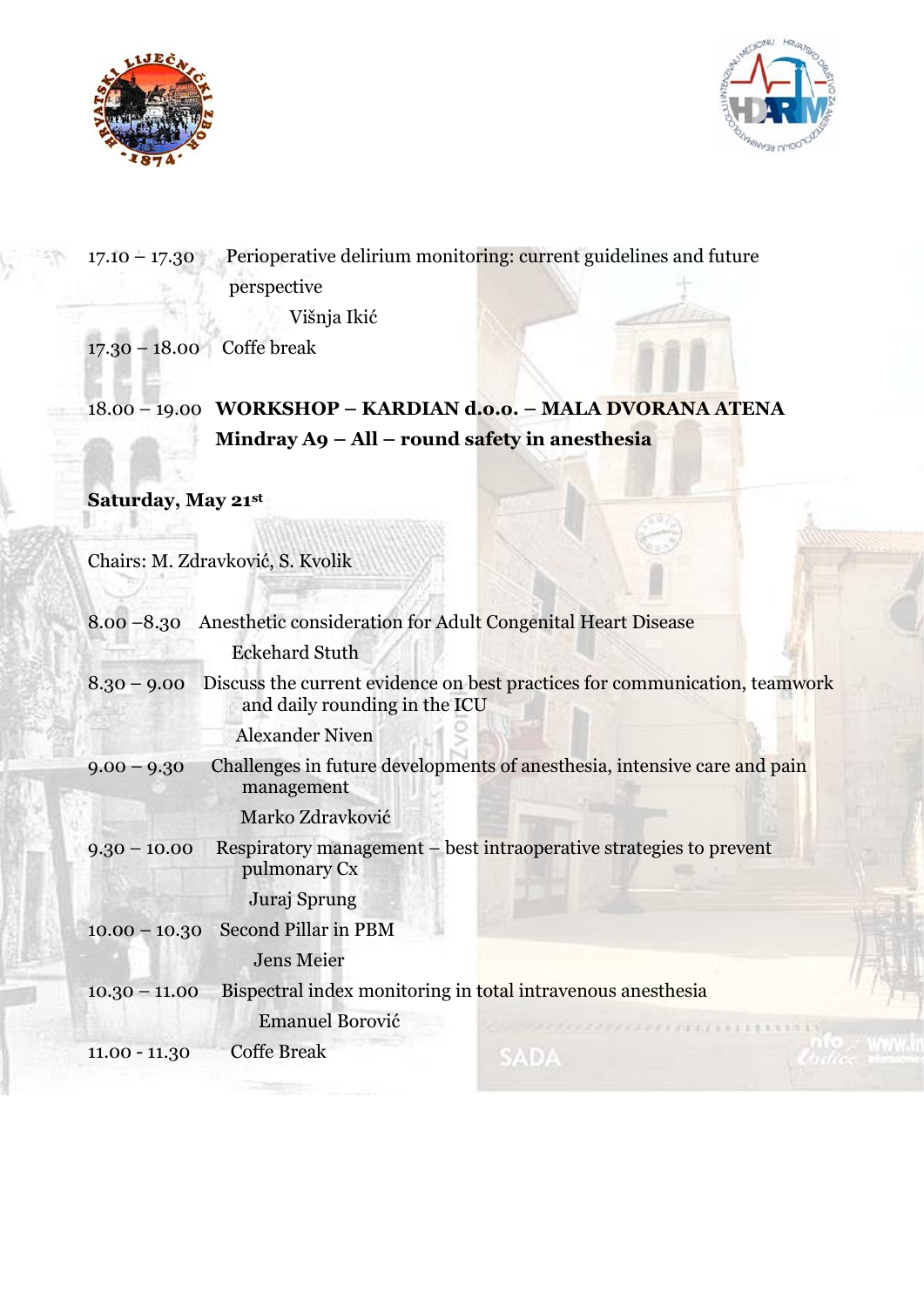



## Chairs: M. Mažar, D. Bandić Pavlović

|                 | $11.30 - 11.50$ Estimated Continous Cardiac Output Monitoring (esCCO) – a new<br>generation of invasive hemodynamic monitoring |
|-----------------|--------------------------------------------------------------------------------------------------------------------------------|
|                 | Matija Jurjević                                                                                                                |
|                 | 11.50 - 12.30 WORKSHOP - Nihon Koden BIOELEKTRONIKA d.o.o.                                                                     |
|                 | - MALA DVORANA ATENA                                                                                                           |
| $11.50 - 12.10$ | ICU monitoring import into an esthesia routine $-$ the only way to<br>anesthesia without surprises                             |
|                 | Jasminka Kopić                                                                                                                 |
| $12.10 - 12.30$ | Monitoring in pediatric cardiac anesthesia                                                                                     |
|                 | Ivona Vučić                                                                                                                    |
| $12.30 - 12.50$ | Treatment of new-onset, postoperative atrial fibrillation after major<br>non-cardiac surgery                                   |
|                 | Danijela Bandić Pavlović                                                                                                       |
| $12.50 - 13.10$ | Risk management in obstetric anesthesia                                                                                        |
|                 | Ivan Šklebar                                                                                                                   |
|                 |                                                                                                                                |
| $13.10 - 14.00$ | Lunch                                                                                                                          |
| $14.00 - 14.30$ | <b>Satellite Symposium Providens d.o.o.</b>                                                                                    |
|                 | <b>Empressin-clinical practice and experience</b>                                                                              |
|                 | Sanja Konosić                                                                                                                  |
|                 | Chair: D.Tonković, T. Goranović                                                                                                |
| $14.30 - 15.00$ | Percutaneous Tracheostomy – when and way                                                                                       |
|                 | Višnja Ivančan; Mario Pavlek                                                                                                   |
| $15.00 - 16.00$ | WORKSHOP - TRACOE - MALA DVORANA ATENA                                                                                         |
| $15.00 - 15.15$ | Protective mechanical ventilation – evidence from randomized clinical<br>trials                                                |
|                 | Vlasta Klarić                                                                                                                  |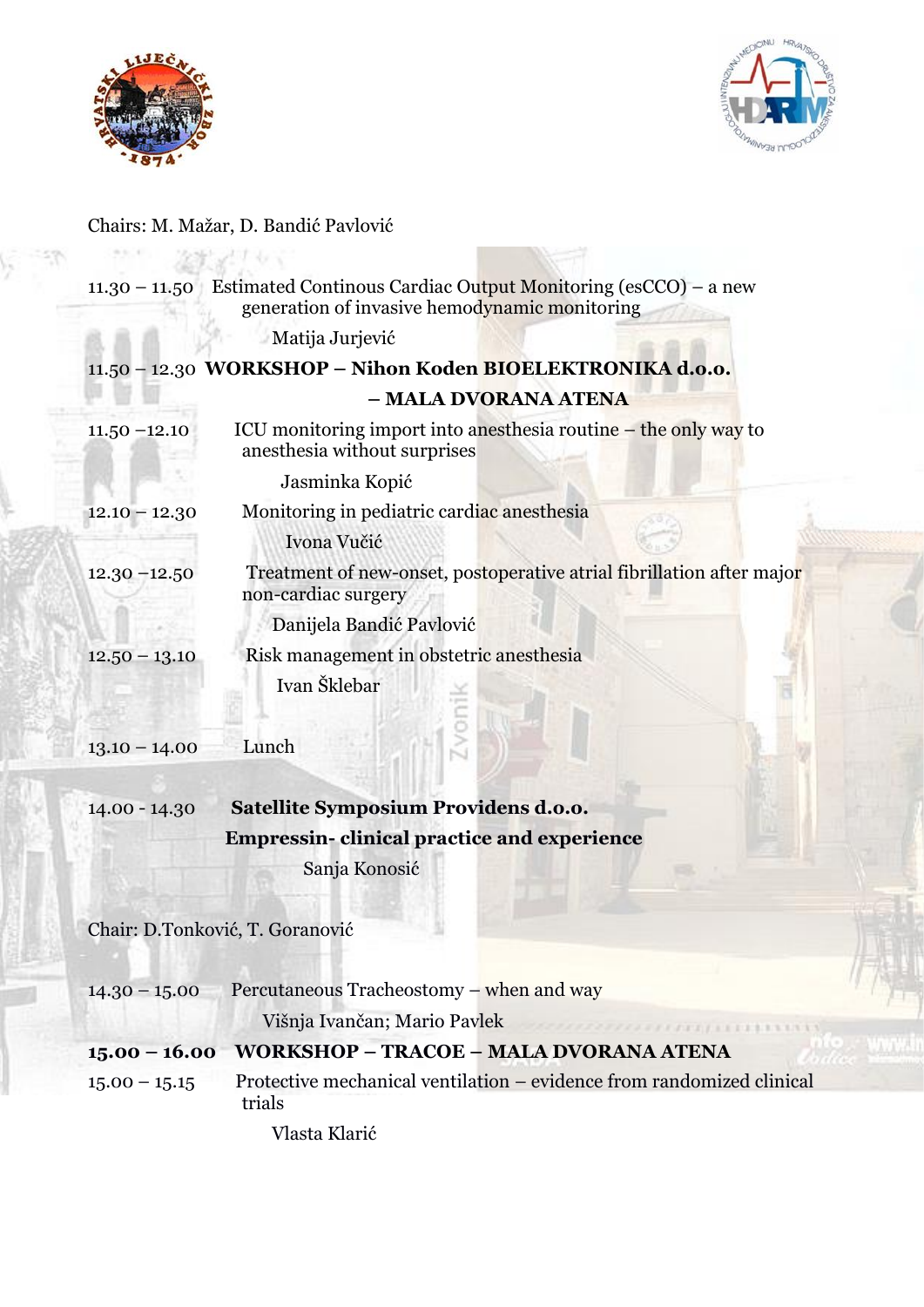



| $15.15 - 15.30$ | General anesthesia accompanied with Nerve Integrity Monitoring (NIM)<br>during thyreoidectomy and parathyreoidectomy    |
|-----------------|-------------------------------------------------------------------------------------------------------------------------|
|                 | Martina Miklić Bublić                                                                                                   |
| $15.30 - 15.45$ | Ultrasound guided brachial plexus block as multieffective therapeutic<br>approach for peripheral vasopressor arm injury |
|                 | Sonja Škiljić                                                                                                           |
| $15.45 - 16.00$ | Clinical significance of automated pupillometry during anesthesia and<br>intensive care                                 |
|                 | Vjeran Leventić                                                                                                         |
| $16.00 - 16.15$ | Monitoring level of cytokines in neurosurgery patients                                                                  |
|                 | Marijana Matas                                                                                                          |
| $16.15 - 16.30$ | <b>Coffe Break</b>                                                                                                      |

16.30 – 17.30 **PBM SYMPOSIUM**

Chairs: N. Kovač, T. Tomić Mahečić

- 1. Antithrombin III: is it important in perioperative monitoring? Tina Tomić Mahečić
- 2. Pseudothrombocytopenia/thrombocytopenia treat it or not? Katarina Lojna
- 3. Severe postpartum hemorrhage after cesarean section as a complication of pulmonary infection treated with antibiotics and ROTEM.guided transfusion therapy – Josipa Glavaš Tahtler
- 4. Impact of COVID-19 infection on the incidence of cerebral thromboembolic events undergoing endovascular thrombectomy at the University Hospital Centre Zagreb: anesthesiologist point of view – Sara Kilijan

### 17.30 – 18.30 **POSTER SESSION**

Chairs: S. Konosić, Ž. Čolak, Z. Povšić Čevra, R. Curić Radivojević

1. Postoperative euglycemic diabetic ketoacidosis associated with SGLT-2 inhibitors –

case report

Danijela Bandić Pavlović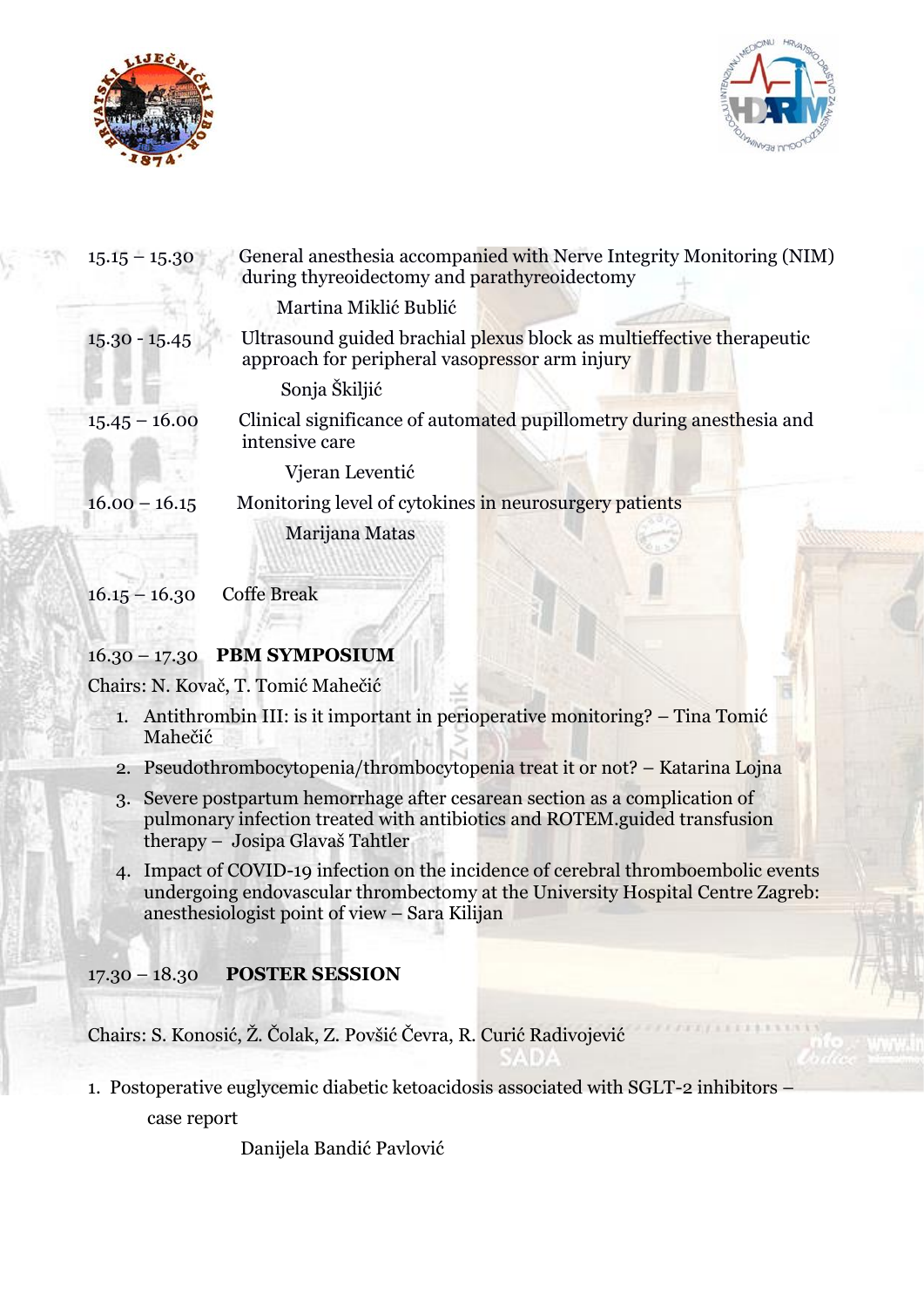



2. Carski rez kod pacijentice s Fontanovom cirkulacijom

Ivona Vučić

3. Sedacija za MRI: prikaz slučaja i specifičnosti anesteziološkog monitoringa u SKB Mostar

Mirko Mihalj

4. Vrijednosti patient state indexa kod bolesnika u općoj anesteziji održavanoj

sevofluranom na MAC=1 korigiranim za dob bolesnika

Zoran Karlović

5. Neopioidna anestezija bolesnika s prekomjernom tjelesnom težinom: prikaz 2 slučaja

Ivo Jurišić

6. Otežani dišni put kod orofacijalnih rascjepa – prikaz slučaja

### Iva Smiljanić

7. Current approach to diagnosis and management of massive postpartum hemmorrhage

Josipa Glavaš Tahtler

8. The comparison of depression and axiethy in patients after hip fracture surgery under general or regional anaesthesia

Tea Fabijanić

9. Spinalna anestezija za endoskopski urološki zahvat kod pacijenta s ishemijskom kardiomiopatijom i EF 20%

Nataša Margaretić Piljek

10. Blood purification in a patient with severe coronavirus disease and acute myeloid leukemia – a bridge to chemotherapy. A case report

Anja Mandarić

**20.oo CONFERENCE DINNER**